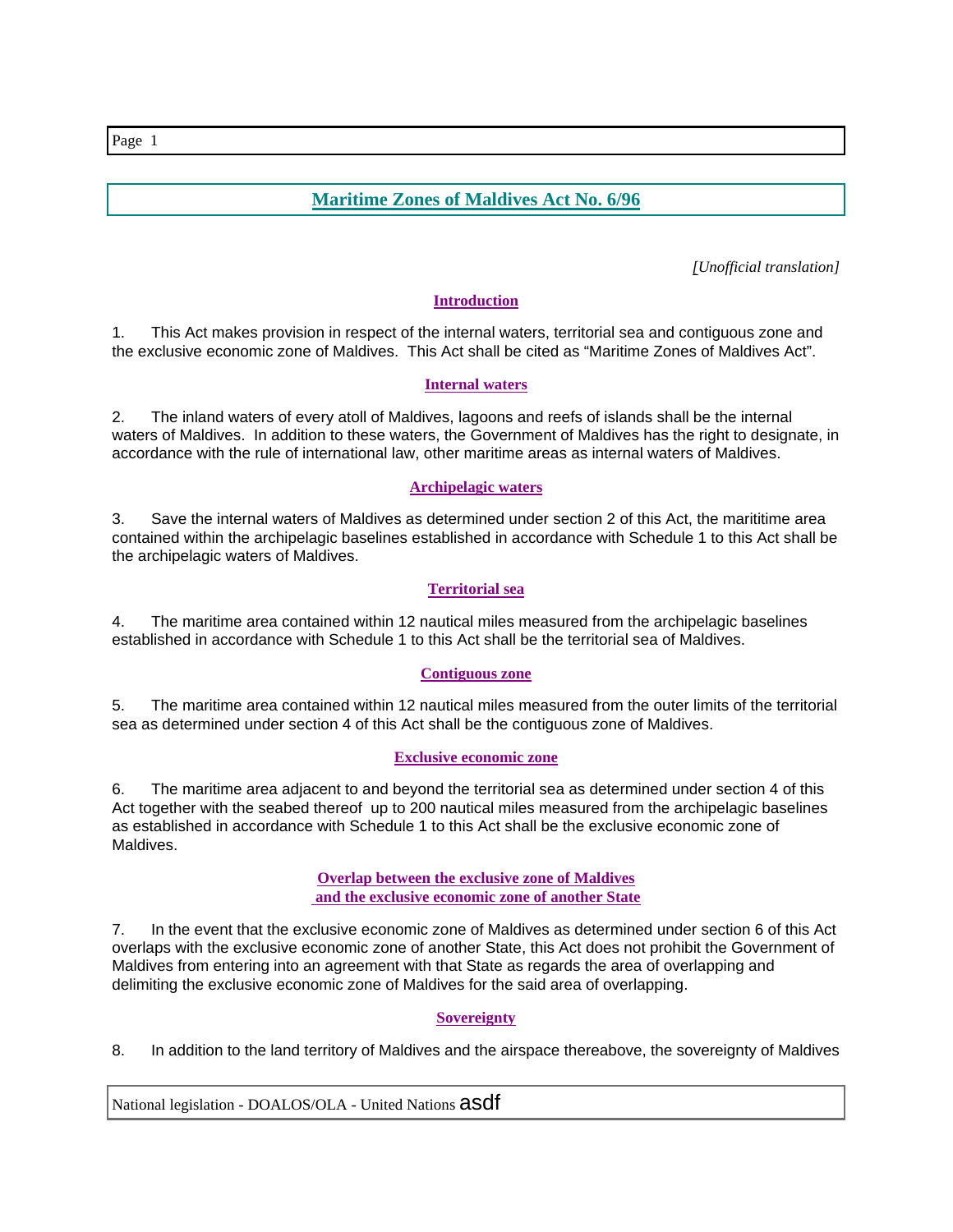shall extend to the internal waters, archipelagic waters and territorial sea, together with the seabed and subsoil and airspace thereof.

## **Sovereign rights**

9. Within its exclusive economic zone, Maldives shall have sovereign rights for the purpose of exploring and exploiting, conserving and managing the natural resources contained therein, whether living or non-living, and with regard to other activities for purposes of the economic exploitation of the zone. Economic exploitation of the natural resources found in the zone by persons other than nationals of Maldives or the conduct of scientific research within the zone as well as the construction, operation and use of any artificial island installation or structure within the zone for any of the foregoing purposes shall be subject to authorization from the Government of Maldives.

#### **Jurisdiction over contiguous zone**

10. Maldives may exercise within the contiguous zone the control necessary to prevent infringement of its customs, fiscal, immigration or sanitary laws and regulations within the territory of Maldives and its territorial sea and to punish the infringement of the above laws and regulations committed within the territory and the territorial sea of Maldives.

# **Entry of foreign vessel into Maldives internal waters**

11. No foreign vessel shall enter the internal waters of Maldives except with prior authorization from the Government of Maldives in accordance with the laws and regulations of Maldives.

## **Entry into archipelagic waters**

12. Foreign vessels shall have the right of continuous and expeditious archipelagic passage in the sea lanes designated by the Government of Maldives from among international navigation channels. Such passage shall be in accordance with the regulations made under this Act.

#### **Entry into the territorial sea**

13. (a) Save such vessels engaged in innocent passage compatible with international laws, no vessel shall enter the territorial sea of Maldives except in accordance with the laws and regulations of Maldives.

 (a) No foreign warship or foreign nuclear-powered ship or ship carrying nuclear or other inherently dangerous or noxious substances shall enter the territorial sea of Maldives for any purpose except with prior authorization of the Government of Maldives and in accordance with the laws and regulations of Maldives.

#### **Entry into the exclusive economic zone**

14. No foreign vessel shall enter the exclusive economic zone of Maldives except with prior authorization from the Government of Maldives in accordance with the laws of Maldives.

#### **Entry into and passage through the airspace**

15. (a) Except in accordance with international standards and applicable regulations in force in Maldives, no foreign aircraft shall engage in any overflight across the airspace or via air routes above the land territory, internal waters, archipelagic waters and territorial sea of Maldives. Except as provided above, no aircraft shall enter the foregoing airspace or air routes.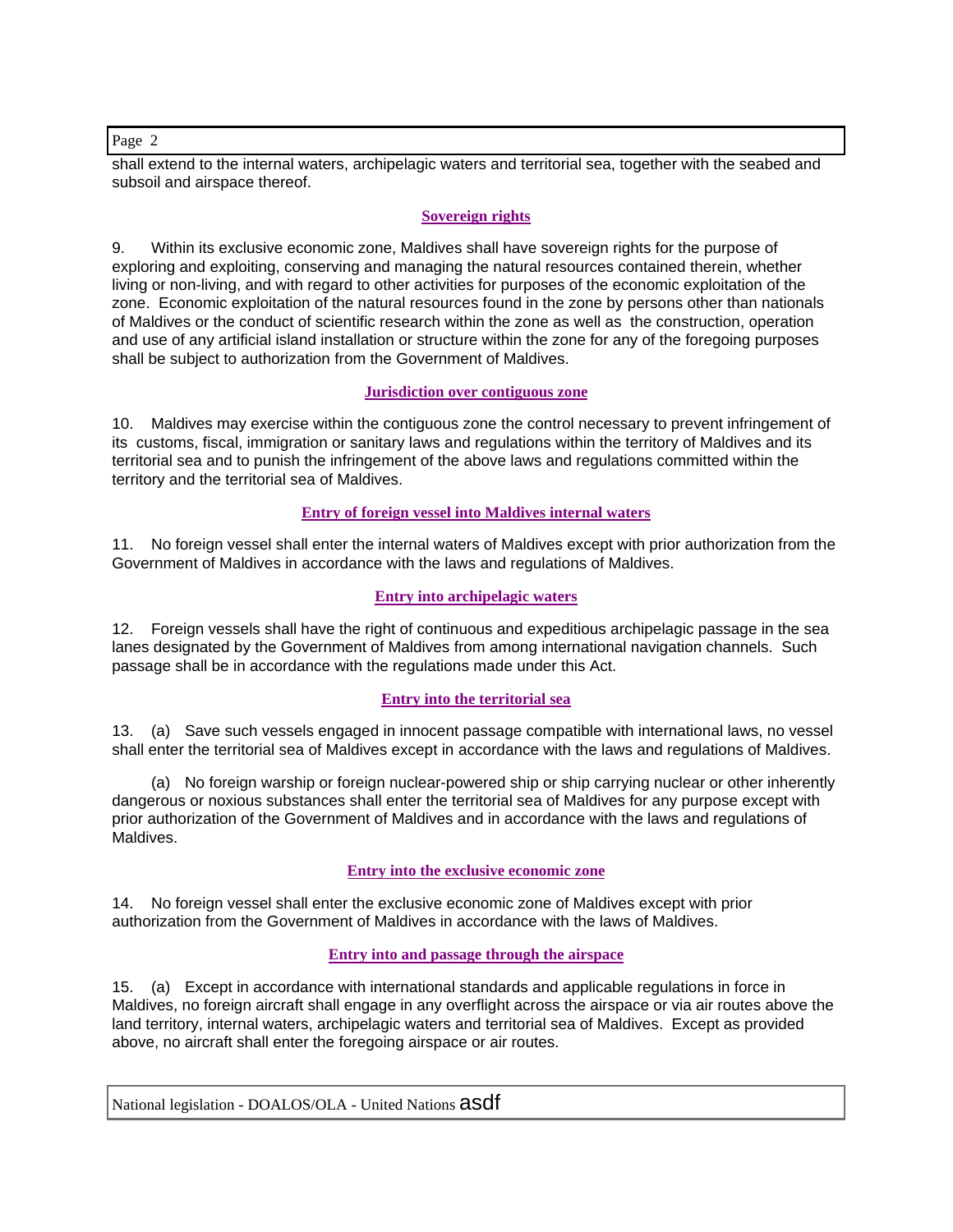(b) No foreign military aircraft shall engage in overflight across the airspace or air routes specified in subsection (a) of this section except with the authorization of the Government of Maldives. Except as provided above, no military aircraft shall enter the foregoing airspace or air routes.

### **Rights under international law**

16. In addition to matters provided in this Act, Maldives shall enjoy in relation to its maritime zones all other rights and jurisdiction States enjoy under international law as regards maritime zones.

#### **Regulations**

17. The Government of Maldives has the jurisdiction to adopt regulations in respect of the maritime zones of Maldives and airspace thereabove.

#### **Definitions**

18. In this Act:

 (a) *Archipelagic baseline* shall mean the lines established in accordance with the coordinates s0pecified in Schedule 1 to this Act;

- (b) *Nautical mile* shall mean the international nautical mile consisting of 1852 metres;
- (c) *Warships* shall mean naval vessels and vessels of such description that could be engaged in

warfare due to the weapons on board such vessels;

 (d) *Military aircraft* shall mean air force aeroplanes of such description that could be engaged in warfare due to the weapons on board such planes.

#### **Repeal**

19. Law No. 30/76 (Law relating to the exclusive economic zone of Maldives) and Law No. 32/76 (Law relating to the navigation and passage by foreign ships and aircraft through the airspace, territorial waters and the exclusive economic zone of the Republic of Maldives) shall be repealed upon this Act taking effect.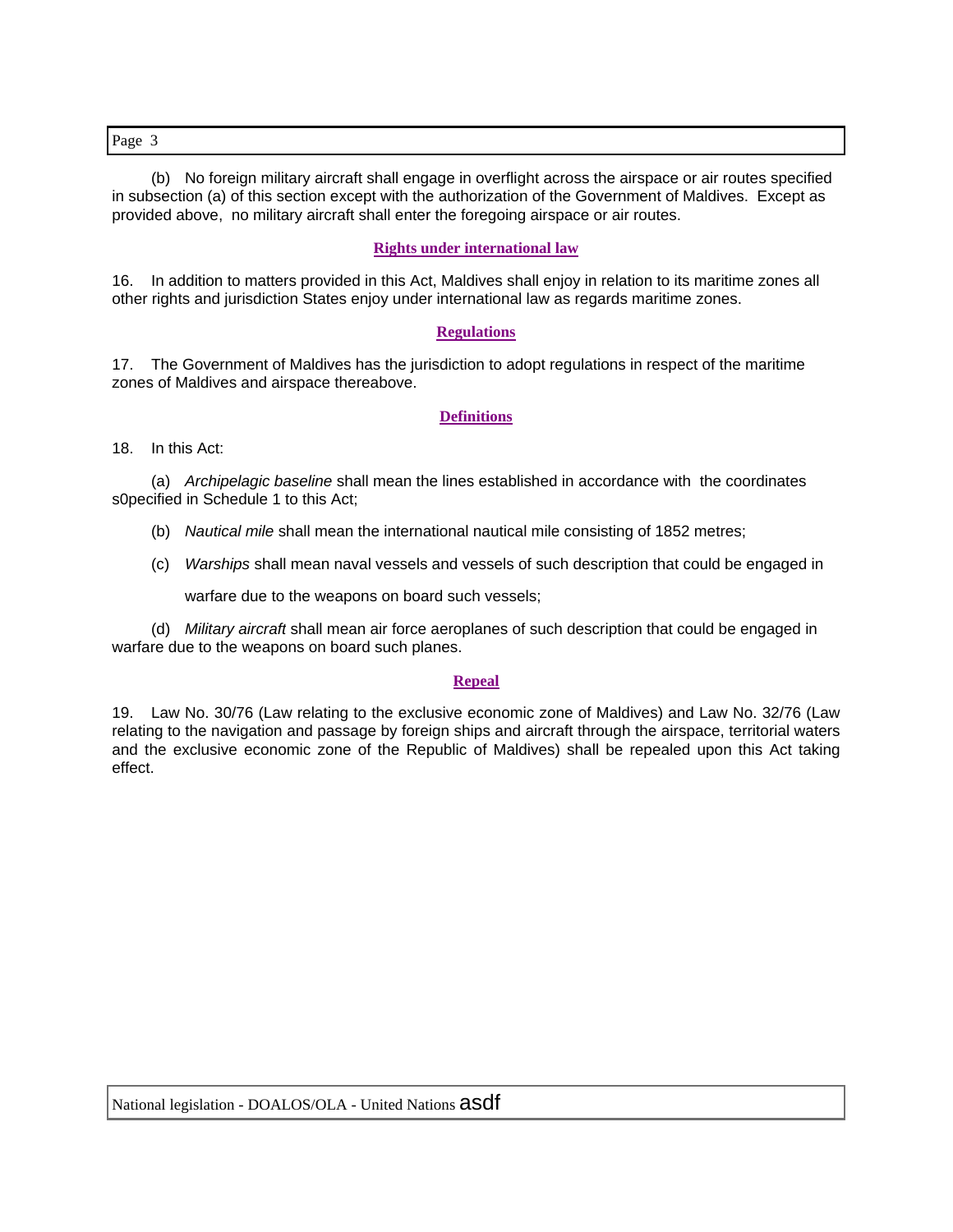# **SCHEDULE 1 Archipelagic base points of Maldives**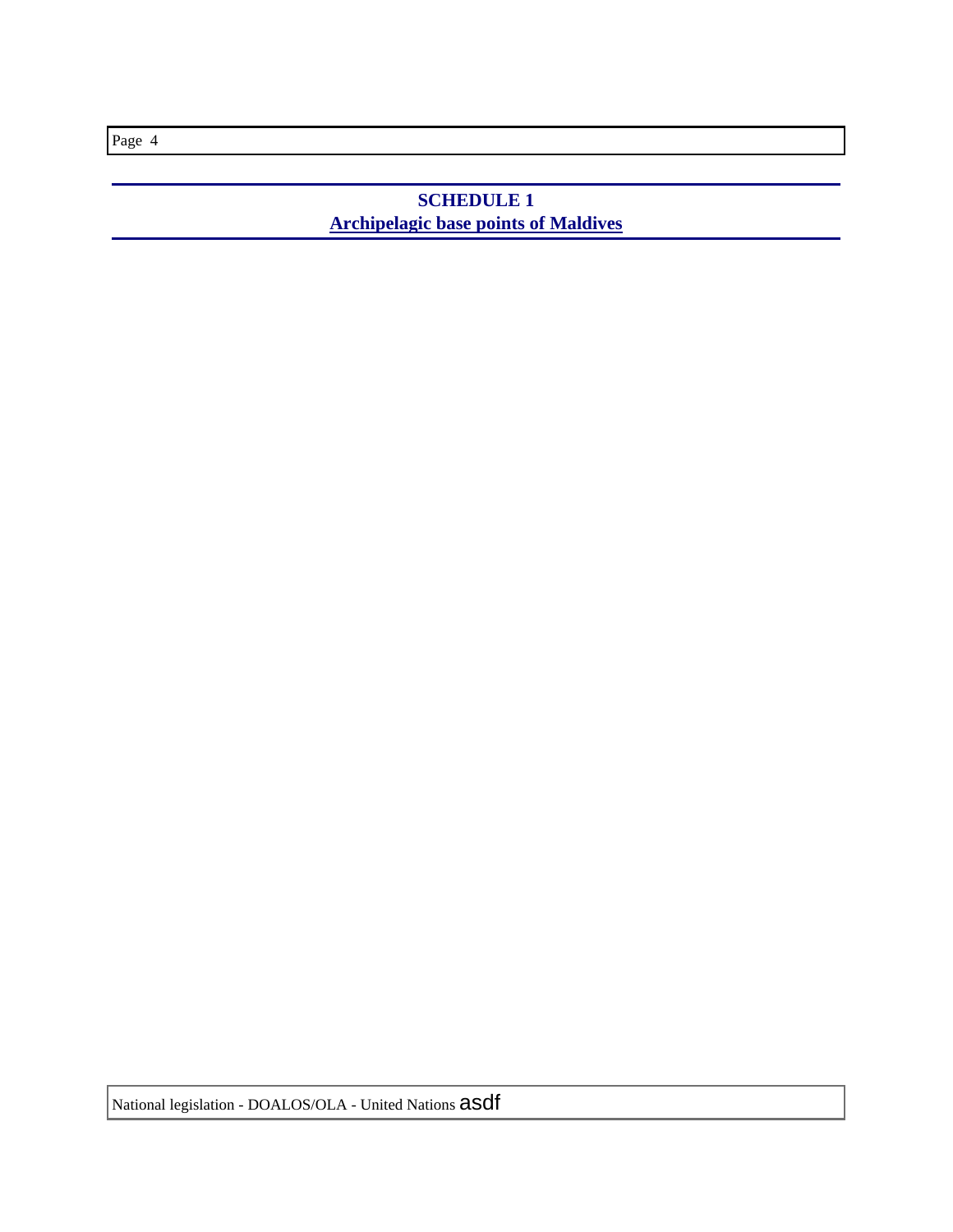| Page 5        |                |                        |               |  |
|---------------|----------------|------------------------|---------------|--|
| Serial<br>No. | Point code     | Latitude               | Longitude     |  |
| 1.            | B1             | 07° 03' 54" N          | 72° 47' 45" E |  |
| 2.            | B2             | $07^{\circ}$ 04' 35" N | 72° 48' 07" E |  |
| 3.            | B <sub>3</sub> | $07^{\circ}$ 04' 47" N | 72° 48' 21" E |  |
| 4.            | <b>B4</b>      | $07^{\circ}$ 05' 44" N | 72° 50' 34" E |  |
| 5.            | B <sub>5</sub> | $07^{\circ}$ 06' 35" N | 72° 53' 50" E |  |
| 6.            | B6             | $07^{\circ}$ 06' 35" N | 72° 54' 13" E |  |
| 7.            | B7             | $06^{\circ}$ 58' 07" N | 73° 12' 46" E |  |
| 8.            | B8             | 06° 57' 37" N          | 73° 13' 14" E |  |
| 9.            | <b>B</b> 9     | 06° 55' 31" N          | 73° 13' 53" E |  |
| 10.           | <b>B10</b>     | 05° 23' 20" N          | 73° 38' 20" E |  |
| 11.           | <b>B11</b>     | 05° 22′ 05" N          | 73° 39' 31" E |  |
| 12.           | <b>B12</b>     | 04° 27' 28" N          | 73° 43' 21" E |  |
| 13.           | <b>B13</b>     | 03° 27' 27" N          | 73° 46' 13" E |  |
| 14.           | <b>B14</b>     | $02^{\circ}$ 08' 04" N | 73° 35' 10" E |  |
| 15.           | <b>B15</b>     | $00^{\circ}$ 25' 51" N | 73° 35' 18" E |  |
| 16.           | <b>B16</b>     | $00^{\circ}$ 18' 25" N | 73° 26' 37" E |  |
| 17.           | <b>B17</b>     | $00^{\circ}$ 39' 45" S | 73° 13' 07" E |  |
| 18.           | <b>B18</b>     | $00^{\circ}$ 41' 30" S | 73° 11' 12" E |  |
| 19.           | <b>B19</b>     | $00^{\circ}$ 42' 22" S | 73° 10' 02" E |  |
| 20.           | <b>B20</b>     | $00^{\circ}$ 42' 24" S | 73° 09' 08" E |  |
| 21.           | <b>B21</b>     | $00^{\circ}$ 42' 11" S | 73° 08' 40" E |  |
| 22.           | <b>B22</b>     | $00^{\circ}$ 41' 13" S | 73° 07' 30" E |  |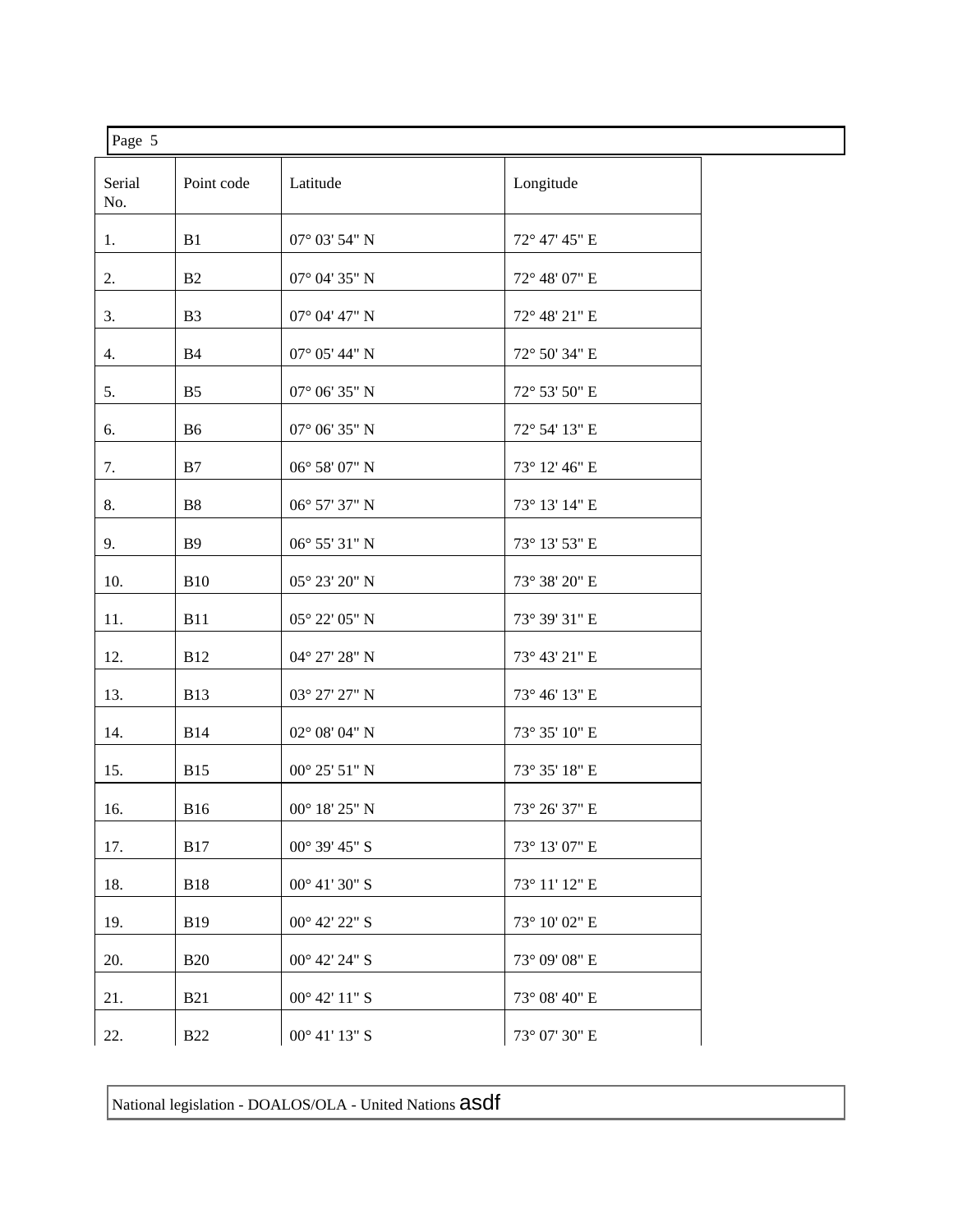| Page 6 |            |                        |               |  |  |
|--------|------------|------------------------|---------------|--|--|
| 23.    | <b>B23</b> | $00^{\circ}$ 40' 23" S | 73° 06' 52" E |  |  |
| 24.    | <b>B24</b> | $00^{\circ}$ 39' 18" S | 73° 06' 23" E |  |  |
| 25.    | <b>B25</b> | 00° 35' 33" S          | 73° 04' 33" E |  |  |
| 26.    | <b>B26</b> | 00° 23' 55" N          | 73° 00' 08" E |  |  |
| 27.    | <b>B27</b> | $00^{\circ}$ 29' 21" N | 73° 59' 09" E |  |  |
| 28.    | <b>B28</b> | 00° 32' 22" N          | 72° 59' 38" E |  |  |
| 29.    | <b>B29</b> | 02° 25' 09" N          | 72° 53' 05" E |  |  |
| 30.    | <b>B30</b> | $02^{\circ}$ 47' 50" N | 72° 49' 14" E |  |  |
| 31.    | <b>B31</b> | 03° 37' 38" N          | 72° 41' 49" E |  |  |
| 32.    | <b>B32</b> | 03° 47' 09" N          | 72° 41' 49" E |  |  |
| 33.    | <b>B33</b> | $03^{\circ}$ 52' 15" N | 72° 42' 03" E |  |  |
| 34.    | <b>B34</b> | $04^{\circ}$ 01' 50" N | 72° 42' 11" E |  |  |
| 35.    | <b>B35</b> | 04° 05' 13" N          | 72° 42' 36" E |  |  |
| 36.    | <b>B36</b> | 04° 13' 46" N          | 72° 44' 14" E |  |  |
| 37.    | <b>B37</b> | 06° 14' 12" N          | 72° 33' 19" E |  |  |

# **Annex 2**

#### **United Nations Convention on the Law of the Sea**

**Article 47 Archipelagic baselines**

1. An archipelagic State may draw straight archipelagic baselines joining the outermost points of the outermost islands and drying reefs of the archipelago provided that within such baselines are included the main islands and an area in which the ratio of the area of the water to the area of the land, including atolls, is between 1 to 1 and 9 to 1.

2. The length of such baselines shall not exceed 100 nautical miles, except that up to 3 per cent of the total number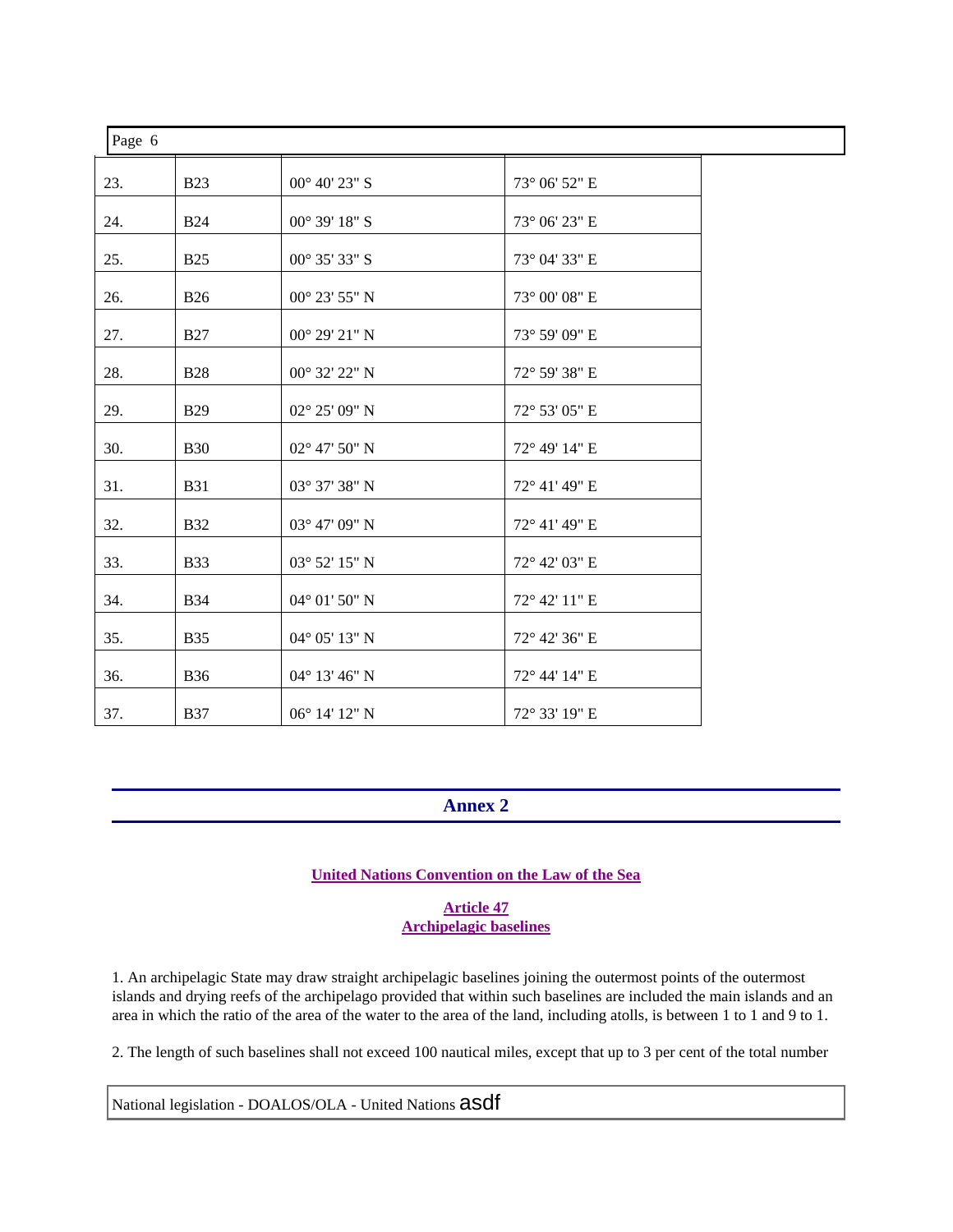of baselines enclosing any archipelago may exceed that length, up to a maximum length of 125 nautical miles.

3. The drawing of such baselines shall not depart to any appreciable extent from the general configuration of the archipelago.

4. Such baselines shall not be drawn to and from low-tide elevations, unless lighthouses or similar installations which are permanently above sea level have been built on them or where a low-tide elevation is situated wholly or partly at a distance not exceeding the breadth of the territorial sea from the nearest island.

5. The system of such baselines shall not be applied by an archipelagic State in such a manner as to cut off from the high seas or the exclusive economic zone the territorial sea of another State.

6. If a part of the archipelagic waters of an archipelagic State lies between two parts of an immediately adjacent neighbouring State, existing rights and all other legitimate interests which the latter State has traditionally exercised in such waters and all rights stipulated by agreement between those States shall continue and be respected.

7. For the purpose of computing the ratio of water to land under paragraph l, land areas may include waters lying within the fringing reefs of islands and atolls, including that part of a steep-sided oceanic plateau which is enclosed or nearly enclosed by a chain of limestone islands and drying reefs lying on the perimeter of the plateau.

8. The baselines drawn in accordance with this article shall be shown on charts of a scale or scales adequate for ascertaining their position. Alternatively, lists of geographical coordinates of points, specifying the geodetic datum, may be substituted.

9. The archipelagic State shall give due publicity to such charts or lists of geographical coordinates and shall deposit a copy of each such chart or list with the Secretary-General of the United Nations.

| Segment | Segment distance (n.<br>miles) | Segment   | Segment distance (n.<br>miles) |
|---------|--------------------------------|-----------|--------------------------------|
| $1 - 2$ | 0.8                            | 19-20     | 0.9                            |
| $2 - 3$ | 0.3                            | $20 - 21$ | 0.5                            |
| $3 - 4$ | 2.3                            | $21-22$   | 1.5                            |
| $4 - 5$ | 3.6                            | $22 - 23$ | 1.0                            |
| $5-6$   | 0.2                            | $23 - 24$ | 1.2                            |
| $6 - 7$ | 20.3                           | $24 - 25$ | 4.2                            |

# **Annex 3 Maldives Archipelagic Straight Baselines**

| National legislation - DOALOS/OLA - United Nations asdf |
|---------------------------------------------------------|
|---------------------------------------------------------|